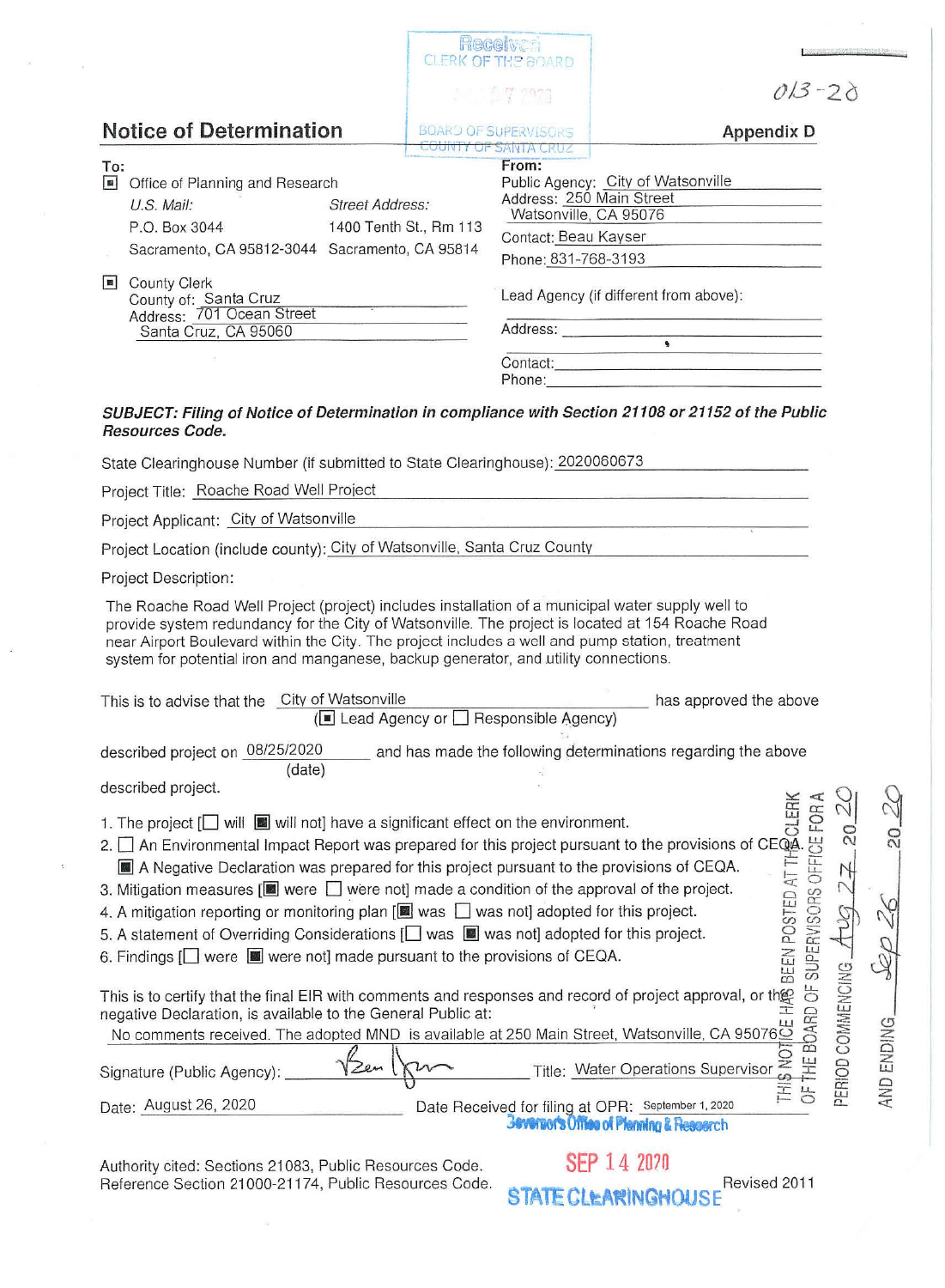

State of California - Department of Fish and Wildlife **2020 ENVIRONMENTAL FILING FEE CASH RECEIPT**  DFW 753.5a (REV. 12/01/19) Previously DFG 753.5a

|                                                                                            |                                         |            | Print               | <b>StartOver</b>       | Finalize&Email                             |  |
|--------------------------------------------------------------------------------------------|-----------------------------------------|------------|---------------------|------------------------|--------------------------------------------|--|
|                                                                                            | <b>RECEIPT NUMBER:</b>                  |            |                     |                        |                                            |  |
|                                                                                            | 44 - 08272020                           |            |                     | $-281$                 |                                            |  |
|                                                                                            |                                         |            |                     |                        | STATE CLEARINGHOUSE NUMBER (If applicable) |  |
| SEE INSTRUCTIONS ON REVERSE. TYPE OR PRINT CLEARLY.                                        |                                         |            | 2020060673          |                        |                                            |  |
| <b>LEAD AGENCY</b>                                                                         | <b>LEADAGENCY EMAIL</b>                 |            |                     | <b>DATE</b>            |                                            |  |
| City of Watsonville                                                                        | beau.kayser@cityofwatsonville.org       |            |                     | 08272020               |                                            |  |
| COUNTY/STATE AGENCY OF FILING                                                              |                                         |            |                     | <b>DOCUMENT NUMBER</b> |                                            |  |
| Santa Cruz                                                                                 |                                         |            |                     | 013-20 NOD             |                                            |  |
| <b>PROJECT TITLE</b>                                                                       |                                         |            |                     |                        |                                            |  |
| Roache Road Well Project<br>PROJECT APPLICANT NAME                                         | <b>PROJECT APPLICANT EMAIL</b>          |            |                     | PHONE NUMBER           |                                            |  |
| City of Watsonville/ Beau Kayser<br>beau.kayser@cityofwatsonville.org                      |                                         |            |                     | $(831)$ 768-3193       |                                            |  |
| PROJECT APPLICANT ADDRESS                                                                  | <b>CITY</b>                             |            | <b>STATE</b>        | ZIP CODE               |                                            |  |
| 250 Main Street                                                                            | Watsonville                             | СA         |                     | 95076                  |                                            |  |
| PROJECT APPLICANT (Check appropriate box)                                                  |                                         |            |                     |                        |                                            |  |
| $\sqrt{}$<br>Local Public Agency<br><b>School District</b>                                 | Other Special District                  |            | <b>State Agency</b> |                        | <b>Private Entity</b>                      |  |
|                                                                                            |                                         |            |                     |                        |                                            |  |
| <b>CHECK APPLICABLE FEES:</b>                                                              |                                         |            |                     |                        |                                            |  |
| $\Box$ Environmental Impact Report (EIR)                                                   |                                         | \$3,343.25 |                     | $\frac{1}{2}$          | 0.00                                       |  |
| Mitigated/Negative Declaration (MND)(ND)<br>M                                              |                                         |            | \$2,406.75          | $\sim$                 | 2,406.75                                   |  |
| □ Certified Regulatory Program (CRP) document - payment due directly to CDFW<br>\$1,136.50 |                                         |            |                     |                        | 0.00                                       |  |
|                                                                                            |                                         |            |                     |                        |                                            |  |
| Exempt from fee<br>H                                                                       |                                         |            |                     |                        |                                            |  |
| $\Box$ Notice of Exemption (attach)<br>CDFW No Effect Determination (attach)               |                                         |            |                     |                        |                                            |  |
| Fee previously paid (attach previously issued cash receipt copy)                           |                                         |            |                     |                        |                                            |  |
|                                                                                            |                                         |            |                     |                        |                                            |  |
| □ Water Right Application or Petition Fee (State Water Resources Control Board only)       |                                         | \$850.00   |                     |                        | 0.00                                       |  |
| ☑ County documentary handling fee                                                          |                                         |            |                     |                        | 50.00                                      |  |
| $\Box$ Other                                                                               |                                         |            |                     |                        |                                            |  |
| <b>PAYMENT METHOD:</b>                                                                     |                                         |            |                     |                        |                                            |  |
| $\Box$ Cash<br>$\Box$ Credit<br>√ Check<br>$\Box$ Other<br><b>TOTAL RECEIVED</b>           |                                         |            |                     |                        | 2,456.75                                   |  |
| <b>SIGNATURE</b>                                                                           | AGENCY OF FILING PRINTED NAME AND TITLE |            |                     |                        |                                            |  |
|                                                                                            |                                         |            |                     |                        |                                            |  |
| X                                                                                          | Cheryl M. Williams, Senior Board Clerk  |            |                     |                        |                                            |  |